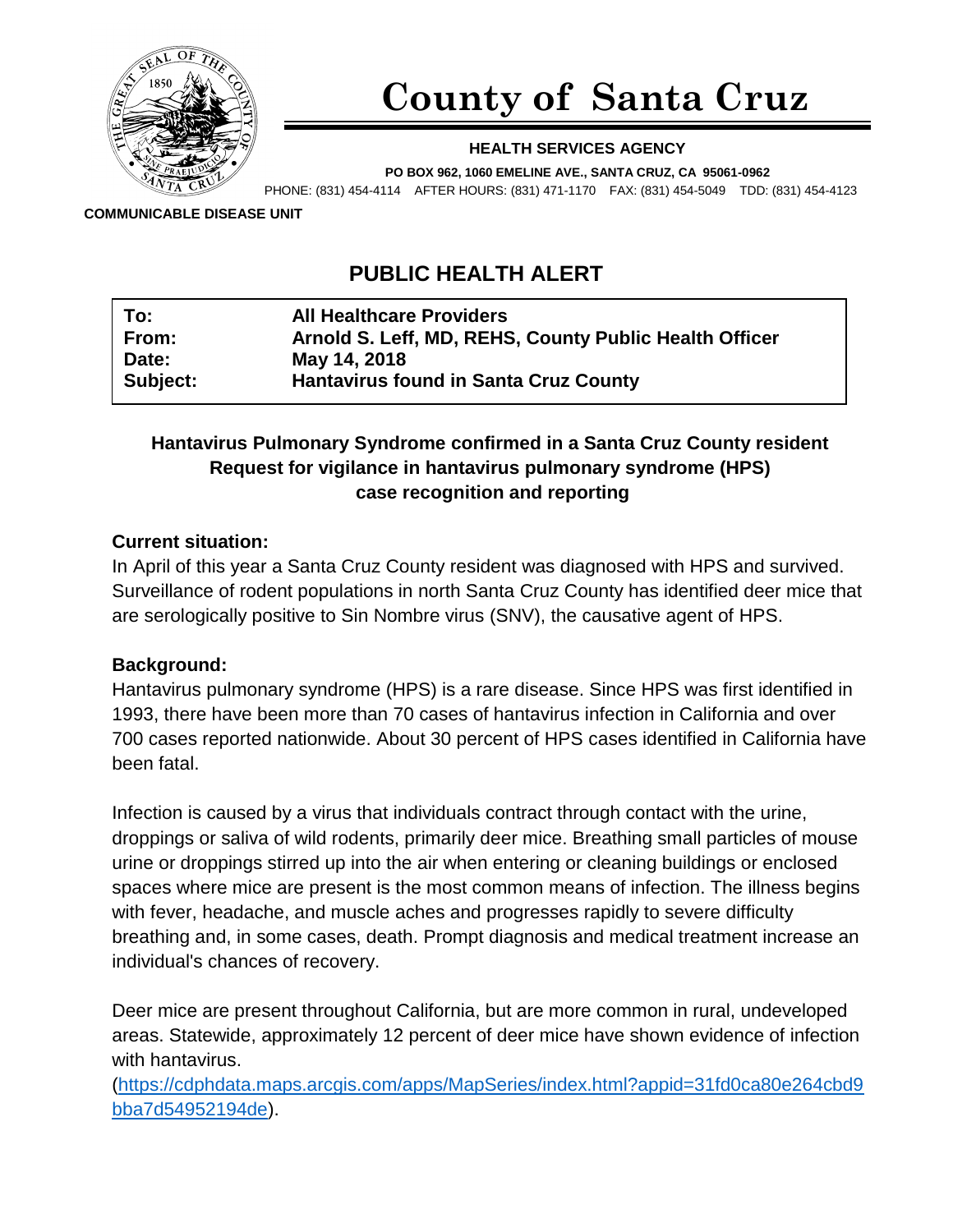#### **Clinical Presentation:**

The incubation period for HPS is commonly 2-3 weeks, but can occasionally be as long as 8 weeks. HPS typically begins with a non-specific prodrome that lasts 3-5 days. Early symptoms include fever, headache, chills, arthralgias, back pain, and abdominal pain. Non-productive cough, shortness of breath, nausea, vomiting, diarrhea, and lightheadedness are reported by approximately half of all patients. These non-specific symptoms make HPS difficult to differentiate from other more common causes of viral illness during the prodrome. Hematologic abnormalities commonly observed during the HPS prodrome include progressive thrombocytopenia, leukocytosis, and immature leukocytes (myelocytes, metamyelocytes) in the peripheral circulation. Following the prodrome, the cardinal clinical feature of HPS is a rapid onset of respiratory

distress and hemodynamic compromise. Within 24 hours, patients experience hypotension, progressive pulmonary edema, and hypoxia, often requiring intubation and supplemental oxygen. Patients may progress to acute respiratory distress syndrome (ARDS). Chest radiographs show progression from minimal changes of interstitial pulmonary edema to bilateral infiltrates consistent with ARDS. Patients with fatal infections appear to have severe myocardial depression which can progress to sinus bradycardia with subsequent electromechanical dissociation, ventricular tachycardia or fibrillation.

## **Treatment:**

There is no effective treatment for HPS and management consists solely of providing cardiopulmonary support.

# **Laboratory Diagnosis:**

The chief diagnostic test for HPS is serology using an enzyme immunoassay (EIA). As most HPS patients seroconvert at or prior to onset of symptoms, the EIA is highly sensitive in patients displaying clinically compatible symptoms. Serologic testing for HPS is available through some commercial diagnostic laboratories; however, it is critical that the assay employs antigen of Sin Nombre virus, the cause of HPS in the western U.S., as nonspecific cross-reactivity is commonly observed for assays that use other hantavirus antigens. The CDPH Viral and Rickettsial Diseases Laboratory provides confirmatory testing for patients with strong clinical or laboratory indications of HPS, and request for such testing can be made through the local public health department.

# **Infection control:**

There is no evidence of person-to-person transmission of Sin Nombre virus in North America**.** This includes healthcare settings where studies of antibody levels have not documented asymptomatic transmission. Nonetheless, the usual Standard Precautions are recommended when managing a possible case of Hantavirus infection. These include hand